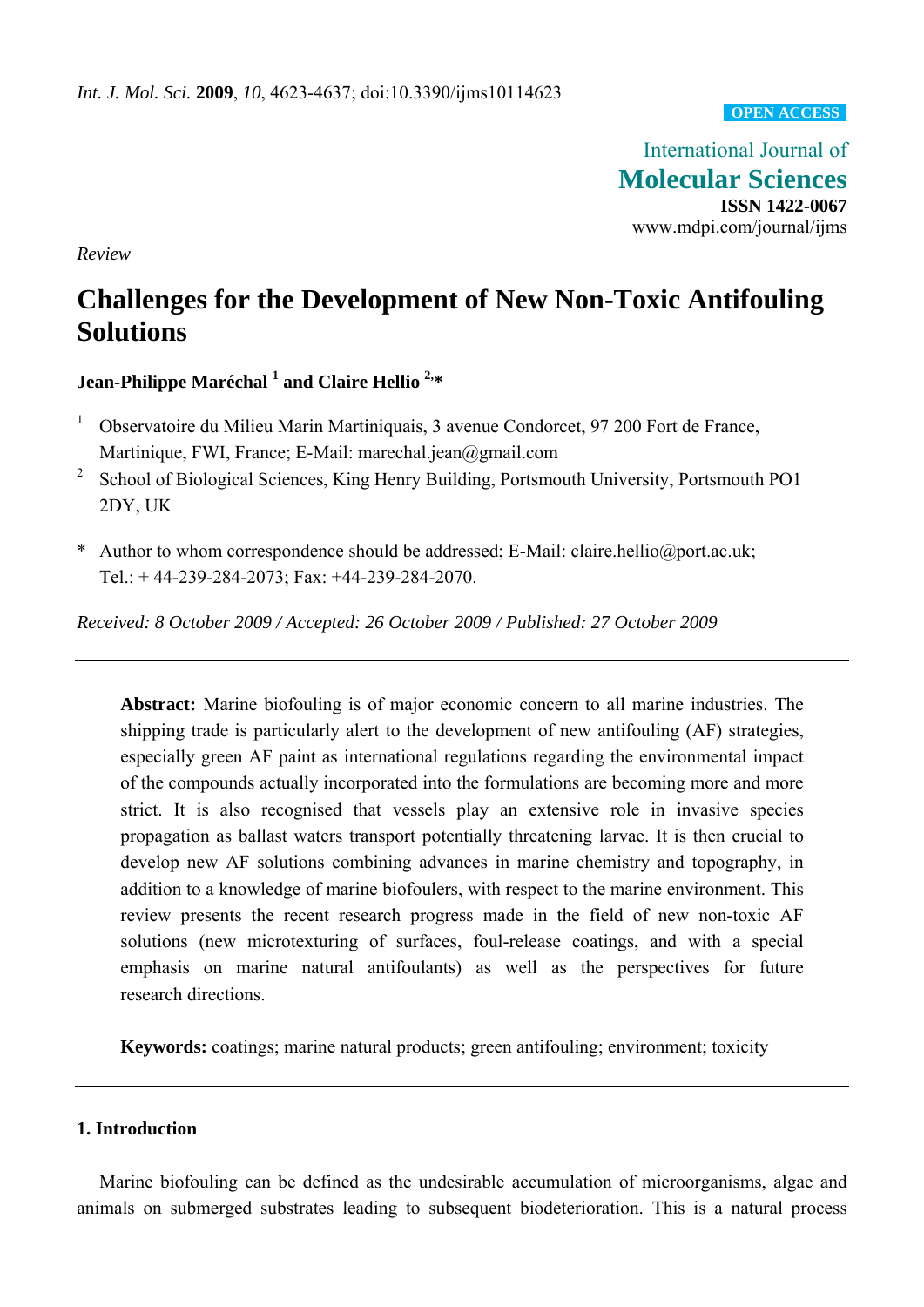which affects both living organisms and man-made surfaces (such as medical implants, heat-exchanger tubes, pipes, cooling towers, drinking water distribution systems, probes and sensors, ship's hulls, building materials, food-processing equipment, screens and filters, and oil industry pipelines). This review focuses specifically on marine biofouling and its control using environmentally friendly AF technologies.

Marine biofoulers are divided into three categories, depending on their impact on the increase of frictional drag (FD) of man-made immersed surfaces: a) microfoulers (bacterial, fungal and microalgal biofilms) which are responsible for  $1-2\%$  augmentation in FD, b) soft macrofoulers (macroalgae) which accounts for an FD increase of up to 10%, and c) hard macrofoulers (barnacles, mussels, tubeworms, bryozoans) leading to up to 40% increase in FD [1]. Depending on the geographical locations, the species involved fluctuate greatly accordingly to the environmental conditions (salinity, temperature, nutrient levels, flow rates and the intensity of solar radiation). Moreover, the spawning season of the organisms and consequently the pressure of fouling vary significantly according to latitude and longitude: less fouling development in winter in temperate areas (due to the reduction in day light hours and sea water temperature) with the main spawning season being from spring to late summer; marine tropical and sub-tropical areas face few variations of water temperatures and light levels, resulting in high pressure of fouling throughout the year due to a continuous period of reproduction [2].

Biofouling can lead to significant increase in the cost of maritime transportation. The globalization of production and trade are concomitant as one cannot function without the other. The scale, volume and efficiency of the international trade all have continued to increase since the 70s [3]. The importance of maritime transportation in the global freight trade is unmistakable, particularly in terms of tonnage as it handles about 90% of the global exchange [4]. The major trading routes are going via tropical and/or sub-tropical areas and consequently ships will face at some point of their voyage some very high fouling pressure. Sailing across oceans, ships are confronted with significantly different environmental conditions from tropical waters to cold or temperate waters within a few days, leading for the need of active hull protection against a wide range of organisms.

The colonisation of hulls has been linked to two major environmental pollutions which are the emissions of gas  $(CO_2, CO, SO_2$  and NOx) into the atmosphere and the dissemination of potential alien species. At a given time most vessels are relatively near shore, consequently the principal amount of gas emitted is along the coastline mainly in the Northern Hemisphere, along the West and East coast of the United States, in Northern Europe and in the North Pacific [3,4]. Reduction in NOx emissions motivated by air quality concerns will tend to reduce the net warming effect due to the tropospheric ozone and CH4 concentrations. If these NOx reductions are greater than the corresponding increases in CO<sub>2</sub> emissions, then the combined effect of NO<sub>x</sub> control could reduce the global warming impact of the international shipping [5].

Historically the most prolific vector of species translocation was hull fouling, whereby organisms attached to the hulls at one location and were carried across oceanographic boundaries during the voyage either falling off naturally in a new habitat or after the cleaning of the ship's hulls [6]. Nowadays, ballast waters from large vessels are considered to be the dominant vector for international introductions of harmful invasive species. In addition, recreational craft are now thought to be significant secondary vectors for their spread after an initial introduction, with for example anchor and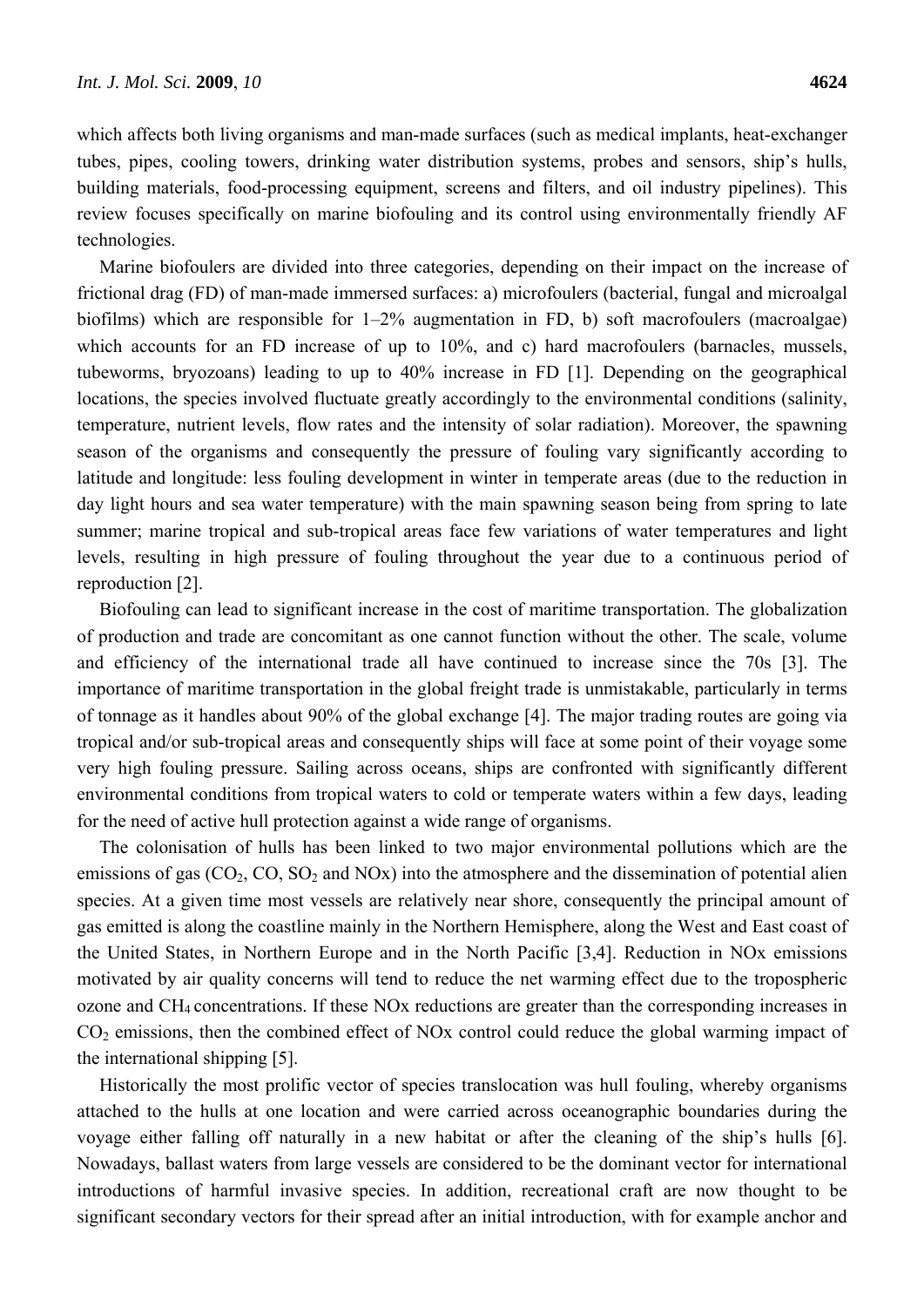anchor chains as potential site for attachment of alien species. Invasive alien species have the ability to colonise potential habitats different from their natural habitat, invade, outcompete natives and settle permanently in new environments. They are widespread in the world and are known to affect biological diversity whether within or outside protected areas and to influence ecosystems, natural habitats and surrounding populations. All species that are non-indigenous to an ecosystem are potentially harmful, both to biodiversity and to social and economic interests [7]. The best-known and recorded examples are probably the zebra mussel introduction into the US waters and the comb jelly fish into the Black Sea [6,7].

## **2. Antifouling Coatings**

AF coatings are necessary in order to avoid the colonisation of surfaces by biofoulers and consequently the high costs relative to transport delays, hull repairs, cleaning of desalination units and biocorrosion (estimated at 150 billion USD per year) [1]. During the 60s the chemical industry developed efficient AF paints using organotin compounds: tributyltin (TBT) and triphenyltin (TPT). These chemicals were highly toxic for many aquatic organisms and have been proven to contaminate the food chain and to be persistent in the environment. Since the ban of TBT-based paints (September 2008, AFS Treaty [2]), new formulation have been developed containing high levels of copper and herbicides such as Irgarol 1051, diuron, chlorothalonil, dichlorofuanid and zineb. However, even if these paints claimed to be environmentally friendly when first put on the market, there are now evidences of a widespread of these compounds in many countries (Europe, North America and Japan) with significant concentrations in marinas and harbours [8]. In addition, it has been stated that bacteria which are in contacts with AF paints can develop rapidly resistance to biocides, especially in estuaries [9,10], where most of the boats and aquaculture structures are moored. An important factor contributing to resistance is the shift of resistant bacteria to new areas due to their presence as fouling organisms in ballast waters or on ship's hulls. It is consequently important to actively continue the development of new biocides in order to be proactive regarding these resistance issues.

The awakening of the global environmental awareness in the form of legislative measures has completely changed the way AF research is conducted nowadays. Traditionally, the industry has developed biocidal products incrementally, generating safety data as market share grows and spreading the costs over several years. However, the introduction of the Biocidal Products Directive 98/8/EC has changed all this. The regulatory authorities now require testing of new active substance before marketing authorisation [2]. The total costs have to be taken into account, for example not only preparing agreed protocols and placing studies but monitoring studies, analysis of the results, risk assessments based on exposure scenarios, dossier preparation, registration costs, task force participations, legal fees etc, as well as management activities of the directive and associated registration. For the development of new biocides, the estimated costs are as followed: toxicity studies on active substances: 1–3 M€, environmental studies & ecotoxicity: 0.6–4 M€, formulation studies: >1 M€, risk assessments/exposure scenarios expertise needed > 1m€, dossier preparation: 0.1–0.25 M€, registration fees: 0.1–0.2 M€, task forces: 0.05–0.2 M€ [11].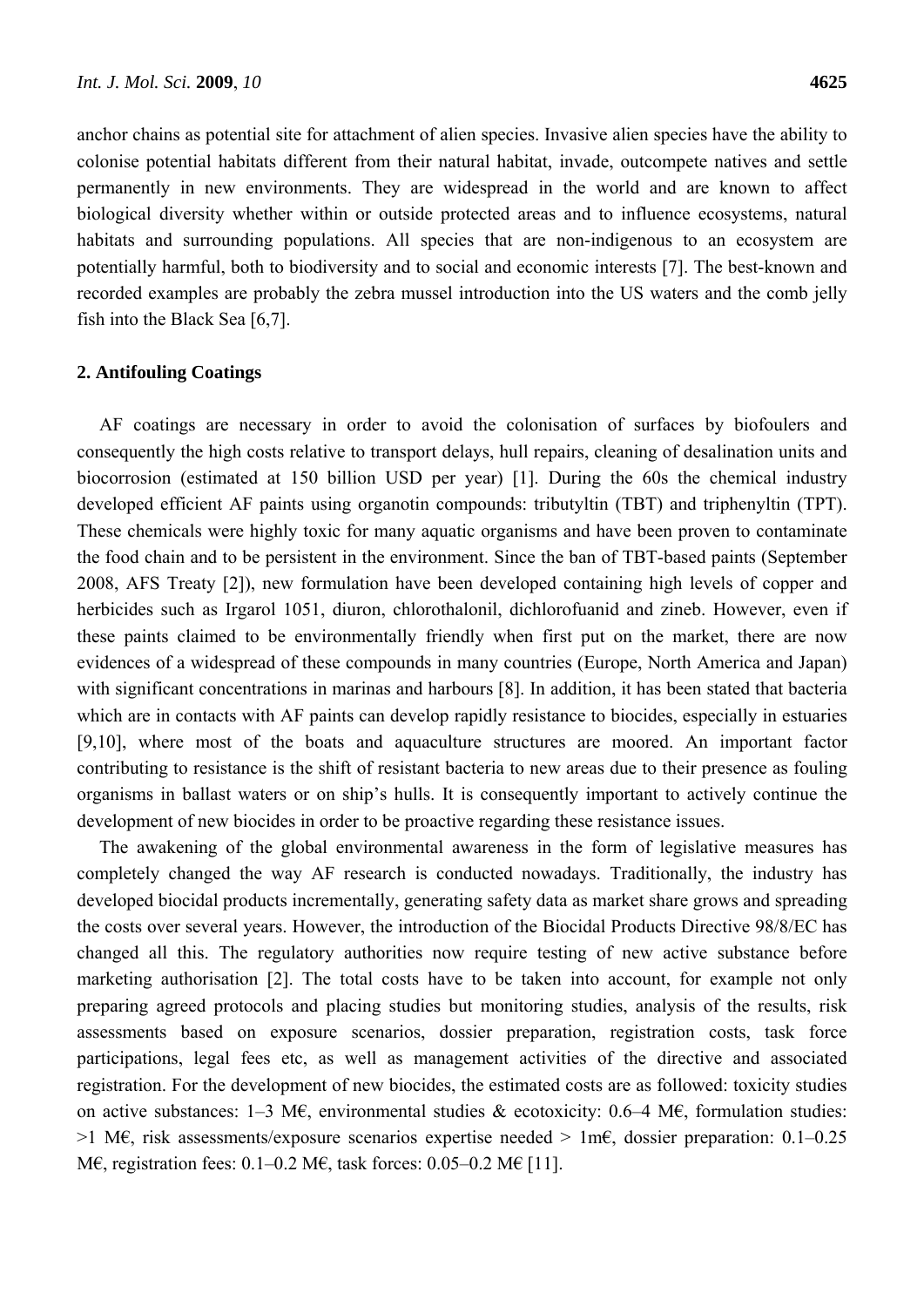#### **3. The Need for Development of New Non-Toxic Antifouling Formulations**

There is a real need for the continuous development of new non-toxic AF formulations. An ideal AF formulation would have the following properties: permit at least five years biofouling life cycle control, durable and resistant to damage, repairable, low maintenance, easy to apply, hydraulically smooth, compatible with existing anticorrosion coating, cost effective, non-toxic to non-target species, and, effective at port and sea [12]. An interesting and promising line of research is inspired by biomimetic solutions. Indeed, most marine organisms are prone to biofouling, and colonisation of their surfaces can lead to dramatic stress. Organisms that settle on the body surface of other organisms are called the epibionts, at the opposite of the basibionts, which are the hosts. Epibiosis refers to the assemblage of epibionts on a basibiont. This complex association of species will affect the fitness of both the basibionts and the epibionts [13]. A better understanding of epibiosis and especially of its avoidance could help to design new AF solutions. Marine organisms have developed natural AF strategies which can be classified in four groups: chemical, physical, mechanical and behavioural [12]. The first three are of great interest for new AF developments and have been the basis of biotechnological research respectively on new microtexturing of surfaces, marine natural antifoulants, and foul-release coatings. They are many examples from natural fouling resistant organisms which can serve as a basis for new scientific investigations.

## *3.1. Microtexturing of Surfaces*

Recently, particular attention has been paid to the physical defences of marine organisms, especially the surface topography of molluscan shells, crustose coralline algae, marine mammal and shark skin [14]. Scientists have developed methods to reproduce these microtextured surfaces (laser abrasion, photolithography, moulds  $\&$  casting, and nano-particles) [14] and performed tests for their AF efficacy in the laboratory and in the field. They highlighted that fouling organisms (at the attachment phase) vary significantly in shape and size [bacteria (1  $\mu$ m), diatoms (3–15  $\mu$ m), algal spores (5–10  $\mu$ m) and larvae of macroorganisms (120–500 µm)] [14] and that attachment points are crucial for the success of the settlement and are correlated to the size of the surface features. This complexity limits the effectiveness of surfaces to a restricted range of fouling organisms. Researchers are now developing multiple scales of topography with the goal of achieving broader deterrents effects [15]. Biomimetics models can enable an understanding of which microtextures have the best deterrence property. The new specific surfaces developed should be more efficient than the actual synthetic microtextured surfaces. The two major difficulties preventing so far the commercialisation of microtextured surfaces are the price and the impractical use for large vessels. This research area is very prolific and is progressing considerably through large consortium project such as the AMBIO project (Advances Nanostructured Surfaces for the Control of Biofouling) which aims at linking various scientific experts (chemists, engineer and biologist) with the aim of designing new wide range nano-structured coatings [16].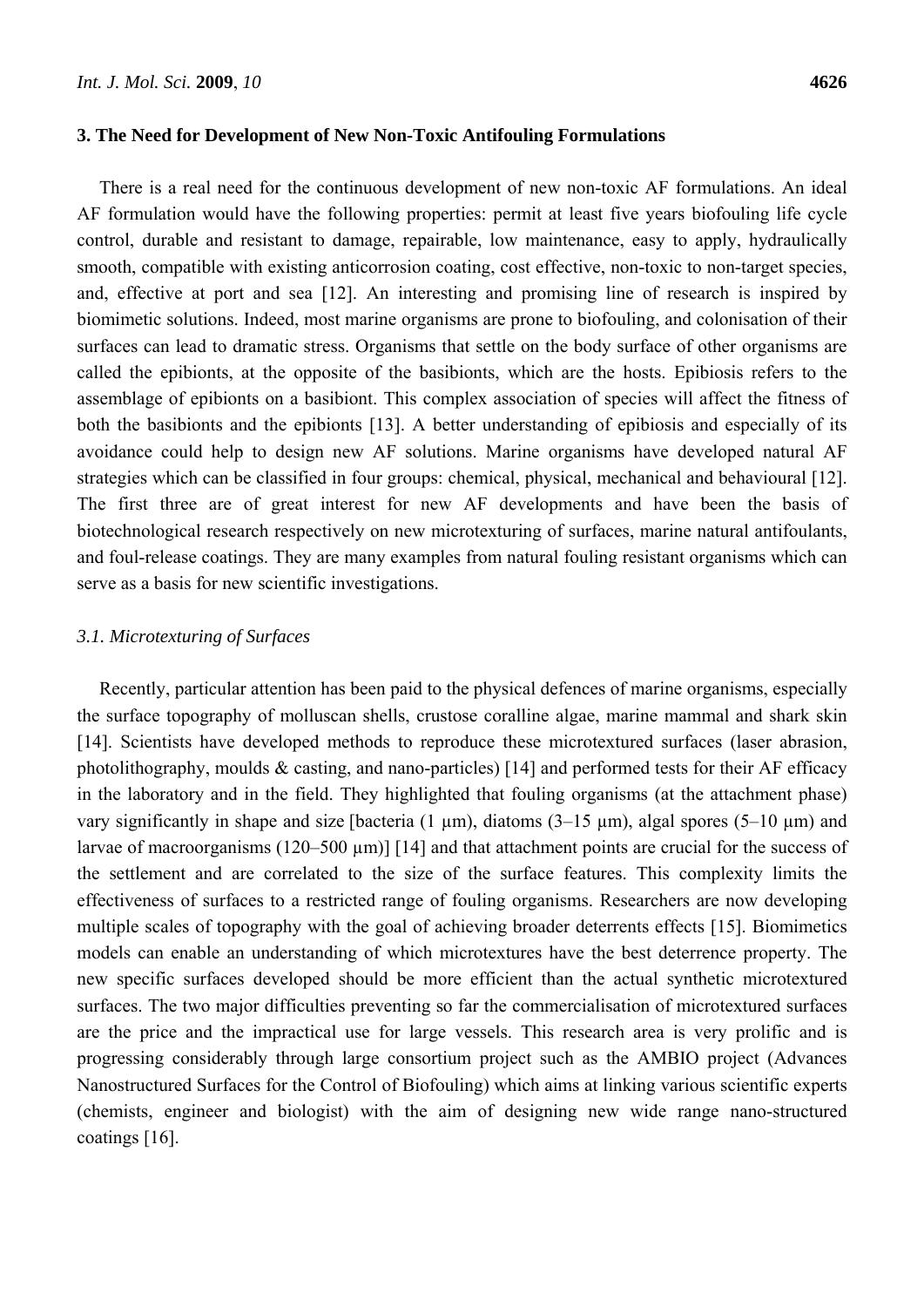#### *3.2. Foul-Release Materials*

All marine sessile organisms use adhesive materials (with temporary or permanent capabilities) to attach to surfaces. Controlling organism's settlement could be achieved by physically preventing adhesion [18]. Foul-release coatings have specific physical and chemical properties that affect the settlement pattern of specific biofoulers. Their efficiency varies according to the surface properties and the fracture mechanics [19]. The best anti-adhesive properties have been observed with the use of silicones as polymers [18], which on top have the advantage of being very durable. However, even if it has been shown that foul release AF treatment can inhibit the development of macrofouling organisms, they do suffer from persisting colonisation by slime [20] adhering even on vessels at speeds over 50 knots and remaining unaffected by the turbulence effect [18]. The presence of this slime increases fuel consumption and consequently  $CO<sub>2</sub>$  emission. Moreover, another limitation is that foul-release coatings are efficient only when the speed of the ship produces the hydrodynamic shear needed for the loosely attached macrofouling organisms to fall off [21]. On static or slow-moving structures, the efficacy is limited to the initial stages of fouling which remain easy to remove [22].

## *3.3. Marine Natural Antifoulants*

Many marine organisms, which are attached and/or soft bodied, seem not to present any physical or mechanical means of defence against possible colonisers, but do resist overgrowth by epibionts [23–25]. This ability is linked to the production of secondary metabolites involved in the chemical defence [26]. These compounds could be used as active ingredients in AF formulations.

## 3.3.1. Discovery Process

The discovery of naturally occurring bioactive agents is based on bioassay-guided fractionation and purification procedures. The choice of the test organisms for bioassays is crucial and has to be ecologically relevant. In the previous years, most of the screening were conducted against *Ulva intestinalis* [27] and *Balanus amphitrite* [28]. But nowadays, the trend is to increase the number of organisms used in bioassays to draw a wider picture of the activity spectra of a specific compound and as well as of its mode of action [29]. Moreover, at different exposure levels, the same substance may be attractive, repellent, or even toxic, demonstrating the importance of always working with a range of concentrations [30]. The bioassays for screening new AF compounds and/or formulations can be divided into AF assays and toxicity evaluation [30]. AF assays can be performed over a wide range of organisms such as bacteria  $\&$  fungi (disc diffusion assays using paper disc or glass ring methods; spectrophotometric chemotaxis assays; settlement-slide assay; biochemical assays), microalgae (inhibition of growth, settlement and adhesion), macroalgae (inhibition of the attachment of spores and zygotes and of settlement and adhesion, algal spore swimming behaviour) and invertebrates (inhibition of settlement of barnacles and bryozoans larvae, of metamorphosis of polychaete larvae, inhibition of mussels juveniles attachment and the synthesis of the phenoloxidase, behaviour of larvae) [30]. Toxicity bioassays are used to determine acute (short time exposure, typically 96 h or shorter) and chronic effects (long time exposure, from weeks to months, optimally ca. 10% of a species life-time)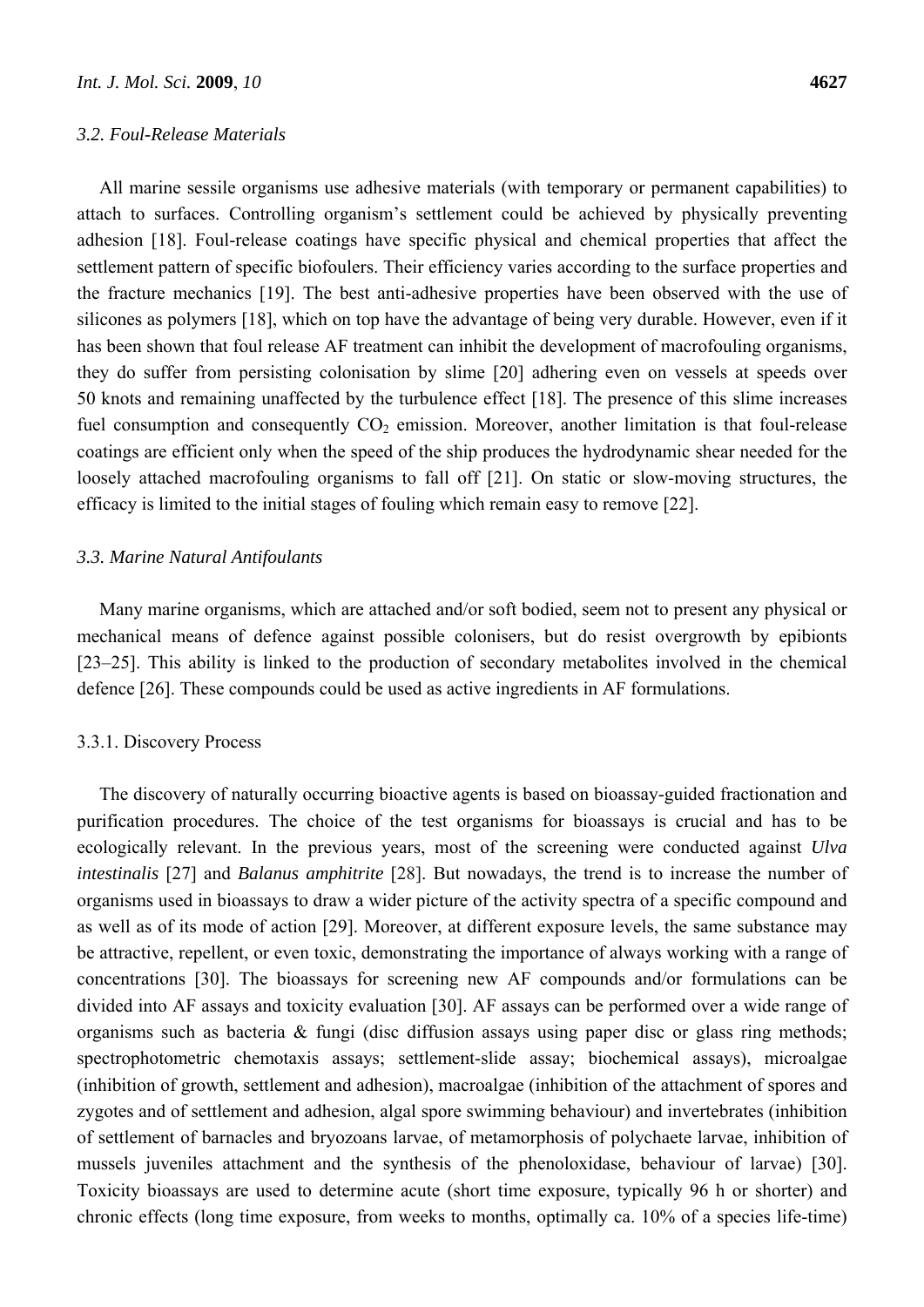of a compound or mixture of compounds [31]. Toxicity is expressed as  $LC_{50}$  value, which is the concentration of a compound that kills 50% of the target organisms when administered as a single exposure. Toxicity bioassays are compulsory to get toxicological information of AF compounds. For AF formulations, toxicity tests are usually performed towards a wide range of organisms including microalgae, *Artemia* sp., oysters, barnacles, mussels, sea urchins, ascidians, fish larvae and cells of mammals. To be selected as a new promising AF compound, the new products need to have an effective concentration  $EC_{50} < LC_{50}$  [30].

#### 3.3.2. Best Sources for Bioactive Marine Natural Products

In the literature it has been stated that the best sources for AF compounds are organisms such as sponges, corals and macroalgae and/or their associated microflora and/or symbionts [25,32–34]. The active ingredients isolated and their performances against representative fouling organisms have been recently reviewed [25]. To date, purification of active products from marine organisms has yielded to around 200 molecules with variable degrees of AF activities against a wide range of marine fouling organisms [25]. Discovery of new compounds has been improved through to the continuous advances in technical innovation (increased NMR magnetic field strength, probe technology, MS bench top instruments, soft ionization and FT-MS) allowing an increase in the number of newly discovered molecules while using less quantity for structural elucidation. Moreover, the marine environment is rich in unexplored species (estimated at 1–2 million) that may have novel biosynthetic capabilities. Data analysis highlighted that AF activity is not driven by latitudinal trends, but rather by phylogenetic constraints [35]. Very promising compounds have been purified from microorganisms, macroalgae and sponges [25]. Thus, formoside and new triterpene glycosides were obtained from the sponge *Eurylus formosus* and did exhibit high and broad-spectrum activities towards bacteria, fungi, macroalgae and invertebrates [36]. Many other compounds have been purified from sponges but displayed activities against invertebrates settlement or microbial growth only. Regarding the investigation of macroalgal secondary metabolites for new AF compounds, most of the research has been focused towards Rhodophyceae and Phaeophyceae [25]. Species of the genus *Laurencia* have been extensively investigated for the production of secondary metabolites and are known to produce ca. 700 natural products, particularly bioactive halogenated compounds [25]. Regarding AF activity, the best compound obtained from this genus is the elatol which is potent against marine bacteria, and invertebrates (*Balanus amphititre* and *Bugula neritina*) at low concentration [37,38]. Concerning Phaeophyceae, the most investigated genus are *Bifurcaria* and *Sargassum* [25]. Diterpenes displaying large spectra AF activities were isolated from *Bifurcaria bifurcata* [39,40]. Interesting compounds from *Sargassum tennerimum* were shown to interfere with larval settlement of *Hydroides elegans* and biofilm formation [41]. However, active compounds are quite often produced by the associated microflora (on the surface or within the organisms), which offers a great advantage for the chemical industry as they can be grown in large volume for production of compounds. Even if no MNPs have made it yet to the AF market, an interesting product was patented a few years ago, called Biojelly® [42]. Biojelly® is a polymer that is formed on a cellulose acetate membrane immersed in seawater and harbour specific bacteria, which inhibits attachment of marine organisms such as algae and barnacles [42]. Most of the secondary metabolites are rapidly breakdown when released in the environment [43]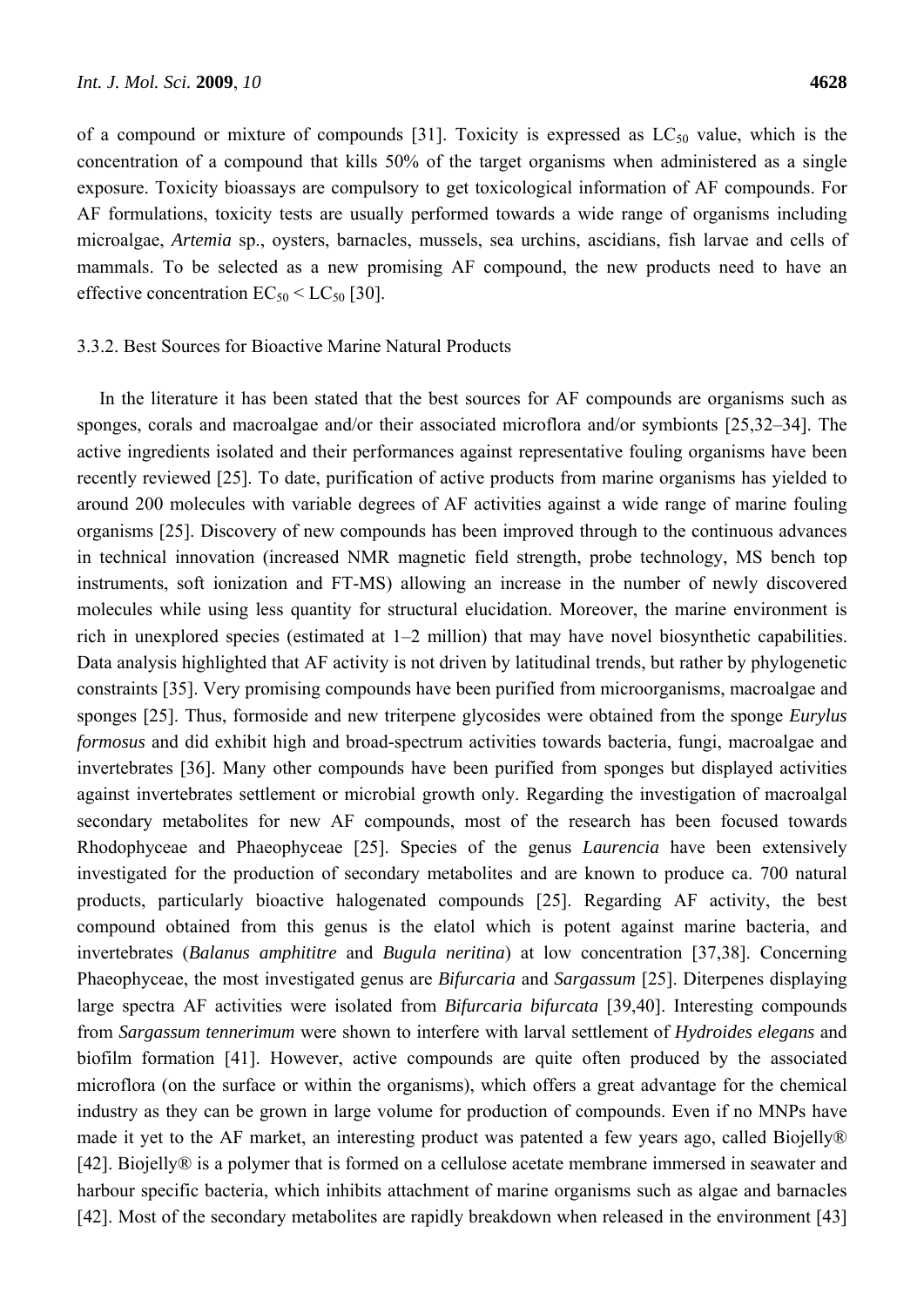and as a consequence their incorporation in paint a formulation is very challenging. Release rate have to be carefully controlled in order to enhance the paint lifetimes. So far, the best method develop to counter this have been perform through microencapsulation of the bioactive MNPs [43].

#### 3.3.3. Production of Bioactive Compounds

When a lead compound is discovered from the laboratory screening, field assays and paints formulation require large quantities of MNPs and the difficulties of mass production becomes a serious constraint [25]. Various options are available for a sustainable production of MNPs: chemical synthesis, controlled harvesting, aquaculture, *in vitro* production, microbial fermentation and transgenic or enzymatic production. Despite the fact that all these technologies are available, the only MNPs that have been scaled up so far are for pharmaceutical applications [24] and not yet for AF formulations.

#### 3.3.3.1. Control Harvesting

Controlled harvesting is an ideal solution when bioactive compounds are produced from unwanted biomass such as marine invasive species for examples [44,45]. Recently, it has been shown that the production of AF compounds by alien seaweeds may insure a more successful persistence in a new environment, especially when this defence appears more efficient than the ones developed by the native species [44]. Collecting organisms from the field for mass production is a cheap and convenient option but careful monitoring of the potential variation of extracts bioactivity must be carried out as it was stated that several macroalgae from temperate regions showed seasonal variation of the production of bioactive compounds [46,47], with a higher production in spring and summer. However, when bioactive compounds are produced by the native flora, harvesting in large quantity may cause a negative ecological impact, and, in that case other solutions are preferably chosen.

#### 3.3.3.2. Chemical Synthesis

The production of chemicals, fuels, pharmaceuticals, flavours and fragrances is routinely performed with catalytic tools such as enzymes, inorganic and organic catalysts [48]. However, present state-ofthe-art processes for synthesis of natural products are considered highly inefficient [49]. The exact build-up of functional groups within a complex molecule still represents a challenge [48]. Inspiration from biosynthetic pathways and the natural reactivity of functional groups have been used constructively in new approaches to chemical synthesis of MNPs without protecting groups [50]. When chemical synthesis is successful, the next step is the generation of synthetic chemical analogues of the originally isolated molecules, which gives rise to a complete family of active AF compounds and, often, candidates with a more suitable bioactive profile. The synthetic analogues provide valuable information on the structure versus activity relationship (SAR), which is used to additionally refine the chemical structure and to improve the AF properties (maximum activity and minimum side effects). It is done by adding or deleting chemical groups in order to identify and determine which of the chemical groups are responsible for the biological activity. The SAR should be a consensus between the level of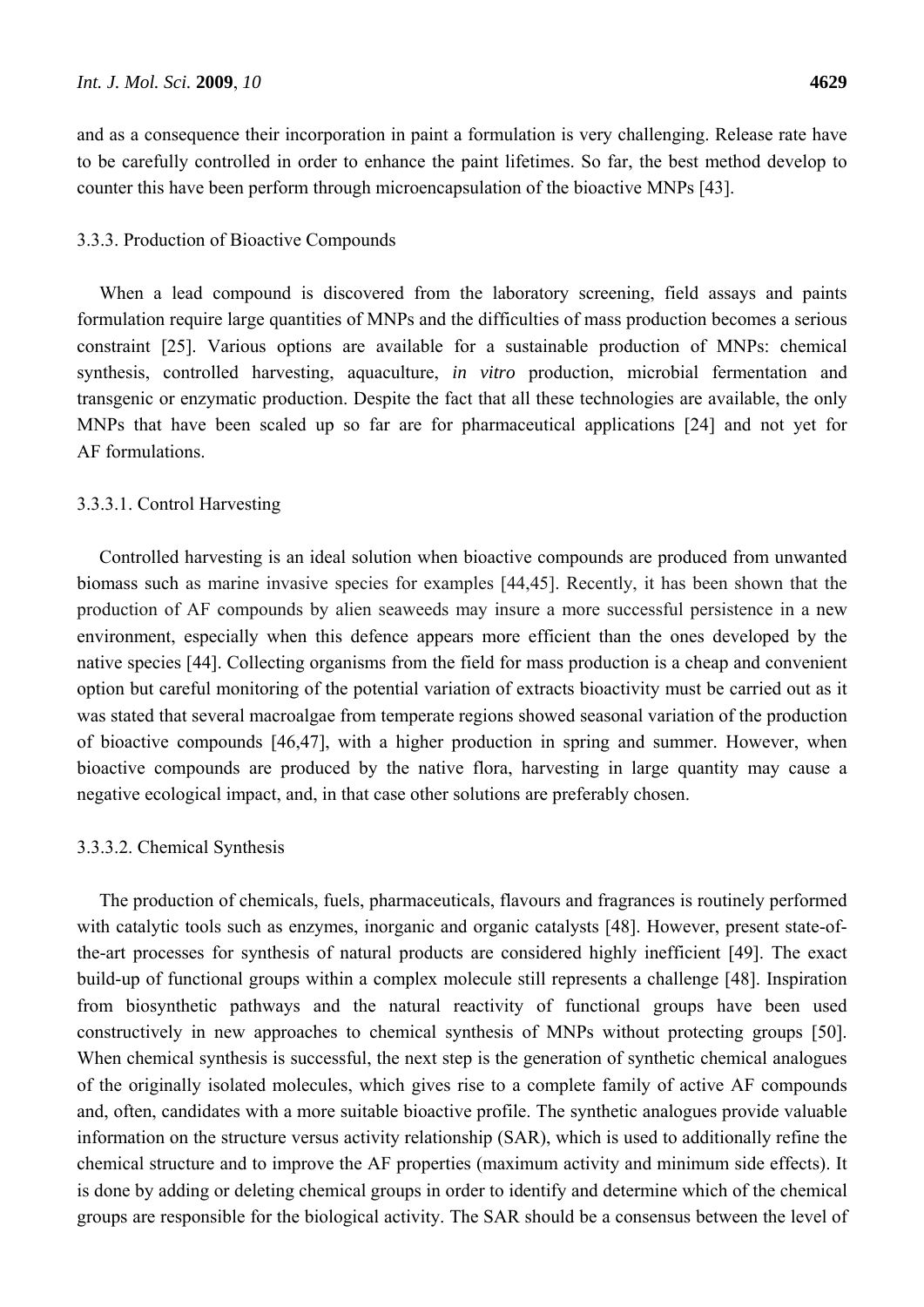activity and the cost of synthesis. In order to keep the cost of synthesis as low as possible, the lead compound production must be performed by avoiding toxic, expensive and unstable reagents, as well as avoiding the use of processes patented by competitors. Another issue is when hazardous wastes are produced as a result of the synthesis, what can have significant environmental and economic impacts. Synthetic molecules are increasingly produced by combinatorial chemistry approaches, in which a common core is elaborated by attaching combinations of fragments to reactive sites on the core's periphery [51]. In the construction of a synthetic combinatorial library, various elements (R1, R2 and R3) are attached to a common skeleton. If ten versions of each diversity element are used, the library contains 1,000 different molecules, each with a different combination of R1, R2 and R3. Several natural-product-like combinatorial libraries have been synthesized [52]. Combinatorial biosynthesis uses the manipulation of biosynthetic machinery to accomplish much the same goal, but with greater control over core elements. However, diversity-oriented synthesis, which combines the strengths of combinatorial multiplexing and core variability, is emerging as a powerful technique for finding biologically active small molecules [53]. Natural products can be classified according to shared scaffolding elements, which reflect the strategies for their assembly by pathways of biosynthetic enzymes in the producer organisms. The building blocks for natural products are most often the monomer constituents of primary metabolic pathways, which are shunted into the secondary pathways when a particular metabolic channel is opened. When monomers dedicated to secondary metabolic pathways are required, they are produced by a 'just-in-time' cellular-inventory strategy [54]. Elucidation of the gene and enzyme involved may lead to transgenic and/or enzymatic production of the bioactive natural products.

## 3.3.3.4. Aquaculture and Mariculture

Aquaculture and mariculture can be used as a sustainable means for production of MNPs [55]. Due to an increase in the research efforts, aquaculture of marine invertebrates for production of MNPs is now a reality with cultivation, for examples, of ascidians, bryozoan, sponges and gorgonian corals [55]. However, economic projections suggest that in-sea culture is a cost-effective option for the supply of MNPs and is a good option as an intermediate measure until chemical synthesis or fermentation technology is developed. From a mass production point of view, algae and microorganisms seem so far to be the best candidate for providing a sustainable source of AF compounds because they can be either cultivated or harvested (*e.g.*, for algal invasive species and can be used for local production of AF compounds). For algae, it has been demonstrated that in temperate region, the seasonality pattern of production of bioactive compounds has to be considered and monitored [46]. In order to reduce this complexity, aquaculture in natural environments or outside ponds should be avoided, and controlled conditions should be preferred for temperate species. For tropical species, which are less susceptible to seasonal change, aquaculture could be done in open ponds and in the open-sea and so will be less expensive and would represent a better investment. Concerning the mass production of marine microorganisms, there is currently a global political drive to promote white (industrial) biotechnology as a central feature of the sustainable economic future of modern industrialized societies [56]. Because of special growth requirements, only a minority of the marine microorganisms could be cultured so far. Less than 5% of the viable bacterial cells in marine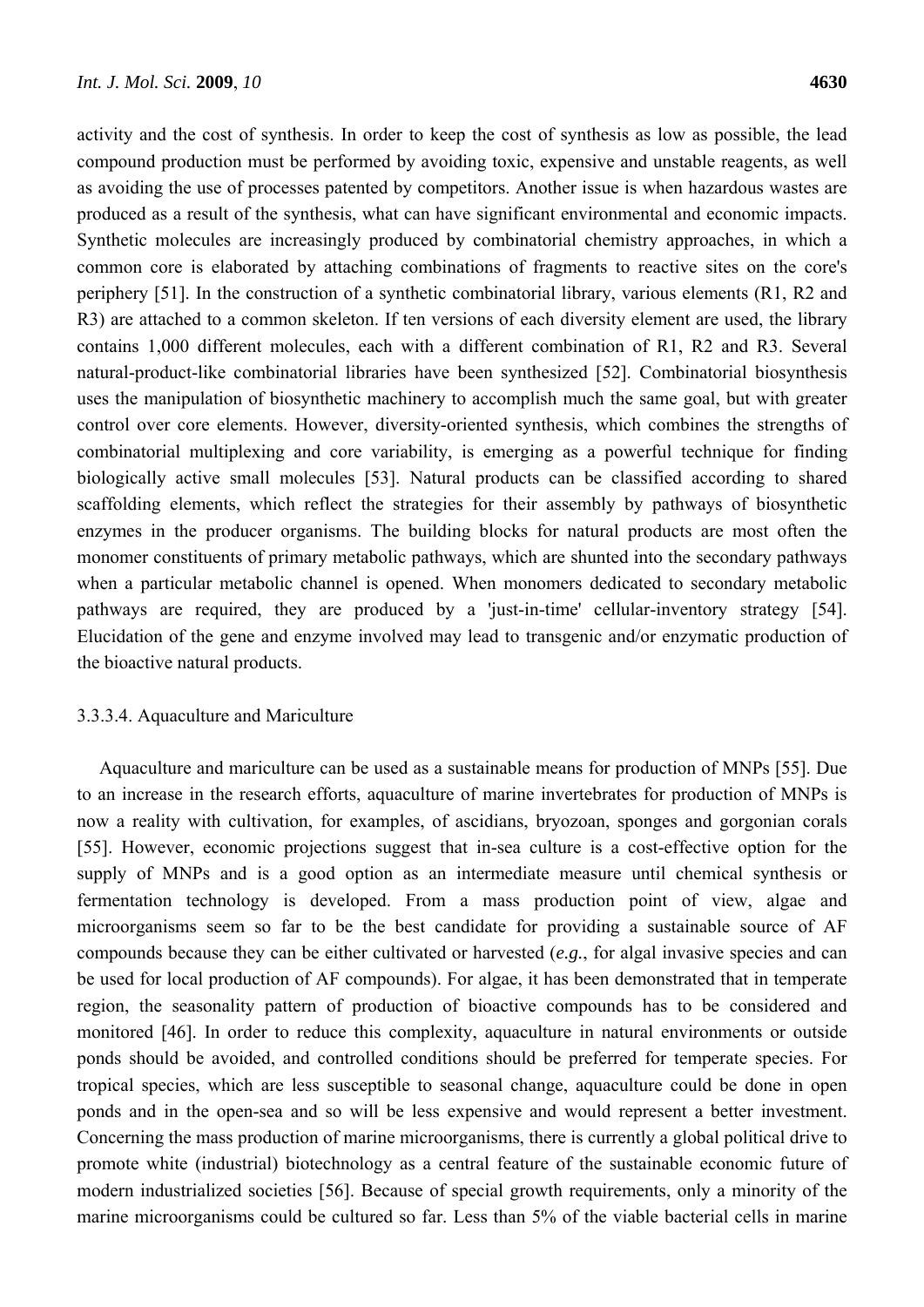sample ultimately grow under standard culture conditions. Nowadays, most productions are still carried out at the shake-flask level with investigations in bioreactor engineering and fermentation protocol design in progress. New culture methods should take into account the environmental parameters associated with the habitat sampled. Improvement of the isolation method and fermentation are necessary.

Microalgae can be grown in open-culture systems, such as ponds, lakes, raceways, or in highly controlled closed-culture systems. Certain microalgae are very suitable for open system culture where the environmental conditions are very specific (high salt or high alkaline ponds). The extreme nature of this environment severely limits the growth of competitive species that may contaminate the culture. The advantage of such systems is that they are generally a low investment, very cost-effective and easy to manage. Open-culture systems take advantage of natural sunlight and are totally subject to the vagaries of weather unless some form of shading system is utilized. At the opposite, closed-culture systems require significantly higher investments and operating costs. They are independent of all variations in agro-climatic conditions and are very closely controlled for optimal performance and quality.

#### **4. Perspectives for New Research**

## *4.1. Broad Range Activity vs Specificity*

TBT-containing AF paints have dominated the world market during 40 years. Since its restriction and ban [2], it is estimated that around 18 alternative broad-active compounds are used worldwide as biocidal AF additives [57]. However, due to increasing toxicity concerns, some of these biocides have been restricted in a number of EU countries (especially for small vessels) [57] and more countries worldwide will follow these restrictions. Broad-spectrum AF coatings are necessary for the international maritime traffic, but environmental consideration may orientate the research effort on developing "regional" paints formulation with targeted activities towards species from particular local environment or geographical location. These formulations could be marketed for the leisure sailing and motor yachts, as well as for any permanent structures (such as pontoon, buoys and aquaculture equipments). A limitation to this perspective is that most of the current bioassays have been developed towards tropical species and only a few do target temperate or cold-water species [30]. However, recent data showed pronounced differences in MNPs effects even in closely related species: for example a compound active against *B. amphitrite* may be not active against *S. balanoides*, thus demonstrating that it is not possible to extrapolate bioactivity results (Hellio and Maréchal, unpublished data). This argues for the development of new AF bioassays targeting cold and/or temperate species. In order to reach a good level of AF activity at non-toxic concentrations against non-target species, the only option might be a combination of different MNPs and technologies. The synergistic effect of this mixture could represent the next breakdown for "environmentally friendly" AF paints formulations. Such approach is used in medical research where it has been stated that the combined action of two drugs may be more powerful than their simple effects added together [58]. So far, few AF studies have followed these approaches. The ideal solutions may be a combination of microtextured-surface associated to foul-release materials along with MNPs [59].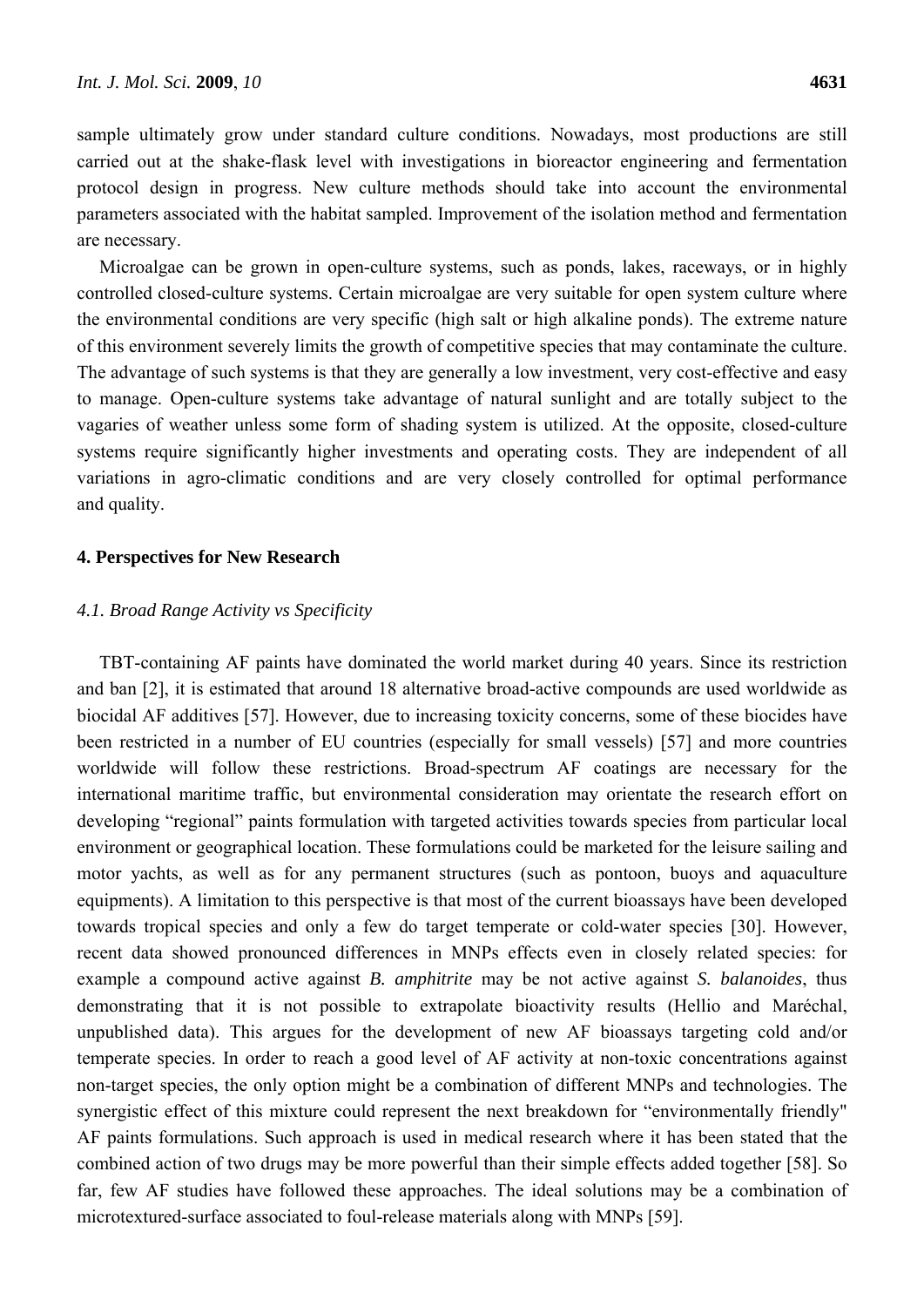## *4.2. New Environmental Challenges and Paints Formulation Evolution*

Human are always conquering new areas for developing industry. Recently, the oil and gas industries have been blooming into the offshore environment and deep waters, creating new niche for formation of biofouling communities [60]. Marine biofouling can have a number of detrimental effects on offshore installations such as the obscuration of structures (resulting in extended inspection time), creation of microenvironments that may promote corrosion, physical obstruction, additions to weight loading, and increased hydrodynamic loading. Each of these factors has large cost implications in relation to the inspection, maintenance and repair of offshore installations [61]. Biofouling is governed mainly by salinity, temperature, nutrient levels, flow rates and light levels. All these factors vary seasonally, spatially and with water depth [60]. In the sub-tropical and tropical areas, man-made structures located within the subtidal zone (low-tide mark to 200 m depth) and in the upper regions of the bathyal zone (200–2,000 m depth) can be subject to the formation of considerable macrofouling communities within weeks to months [61]. The move towards deep-water oil and gas production (abyssal zone 2,000–6,000 m) has led to the development of research program to study the colonisation of such immersed structures [60–62]. It was demonstrated that increases in water depth resulted in changes in the physical and chemical environment less favourable to the development of fouling communities (concomitant to the depletion in nutrient concentrations, light levels and water temperature, and, the augmentation of pressure). However, photosynthetic fouling organisms are replaced by suspension and filter-feeding organisms including barnacles, sea anemones, sponges, tubeworms and bryozoans [60]. The lack of hard substrates in deepwater environments makes man-made structures such as sub-sea production systems extremely attractive to colonising organisms [63]. As fouling does occur in deep water, but at a low pace, it can be a significant problem on long-term immersed structures. A better knowledge of the biodiversity of these communities and settlement pattern will help to design specific AF protection.

Another challenge that the AF industry may face is linked to the potential environmental changes caused by global warming [64]. The mains effects of global warming on marine environments are expected to be an increase of temperature and input of freshwater which will subsequently disrupt the equilibrium [64]. The predicted impact of global warming on biofouling communities have been reviewed recently [64] and the main conclusions are that species that make use of calcium could be replaced by non-calcareous species (tunicate and algae), with a dominance of UV resistant species that can tolerate low salinity [64]. In order to be proactive regarding the possible change of communities, AF coatings should be now systematically screened against more soft-bodied organisms such as tunicates, sponges and algae. This will necessitate the development of new bioassays. Moreover, the new environmental conditions could have a negative impact on the actual paint performance such as increased polishing and biocide leaching rates, earlier paint exhaustion, potential changes on the hydrolysis rate of specific binders [64,65]. Development of AF coatings, which perform well at altered climate conditions, should be an important direction of research.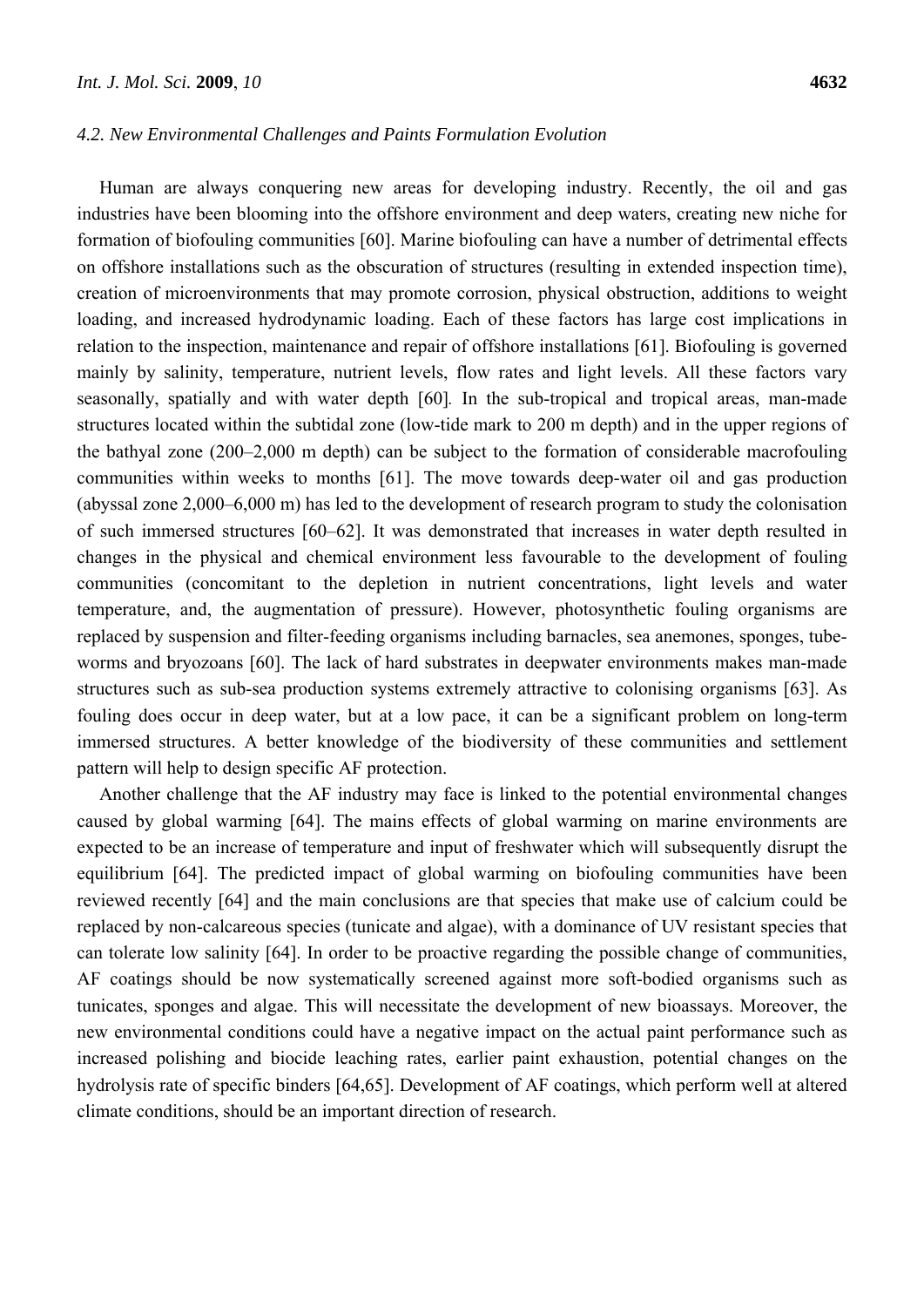#### **5. Conclusions**

Even if the research on new improved AF solutions is very active, so far the perfect solution has not been found. The most promising areas of development are the production of bioactive substances from marine organisms, which could be formulated within paints matrix and the creation of new surfaces that cannot foul [66]. The best solutions would certainly be a mixture of these two technologies [17]. However, in order to develop better solutions, we need to gain more understanding on the organisms' adhesion strategies as well as on the interspecies relationships in benthic communities.

## **Acknowledgements**

Authors wish to thanks Jo Pope (School of Biological Sciences, University of Portsmouth) for her precious help for the preparation of this review.

#### **References and Notes**

- 1. Schultz, M.P. Effects of coating roughness and biofouling on ship resistance and powering. *Biofouling* **2007**, *23*, 331–341.
- 2. Hellio, C.; Yebra, D.M.Y. Introduction. In *Advances in Marine Antifouling Coatings and Technologies*; Hellio, C., Yebra, D.M.Y., Eds.; Woodshead Publishing: Cambridge, UK, 2009; pp. 1–15.
- 3. Rodrigue, J.P. Transportation and the geographical and functional integration of global production networks. *Growth Change* **2006**, *37*, 510–525.
- 4. Rodrigue, J.P. Challenge the derived transport-demand thesis: Geographical issues in freight distribution. *Environ. Plann. A* **2006**, *38*, 1419–1462.
- 5. Agrawal, H.; Welch, W.A.; Miller, J.W.; Cocker, D.R. Emission measurements from a crude oil tanker at sea. *Environ. Sci. Technol.* **2008**, *42*, 7098–7103.
- 6. Minchin, D.; Gollasch, S. Fouling and ships´ hulls: How changing circumstances and spawning events may result in the spread of exotic species. *Biofouling* **2003**, *19*, 111–122.
- 7. Floerl, O.; Inglis, G.J.; Dey, K.; Smith, A. The importance of transport hubs in stepping-stone invasions. *J. Appl. Ecol.* **2009**, *46*, 37–45.
- 8. Turner, A.; Singha, N.; Richardsa, P. Bioaccessibility of metals in soils and dusts contaminated by marine antifouling paint particles. *Environ. Pollut.* **2009**, *15*, 1526–1532.
- 9. Mudryk, Z.J. Antibiotic resistance among bacteria inhabiting surface and subsurface water layers in estuarine lake Gardno. *Pol. J. Environ. Stud.* **2002**, *11*, 401–406.
- 10. Kobori, H.; Sullivan, C.W.; Shizuya, H. Bacterial plasmids in Antarctic natural microbial assemblages. *J. Appl. Environ. Microbiol.* **1984**, *48*, 515–518.
- 11. Berlinck, R.G.S.; Hajdu, E.; da Rocha, R.M.; de Oliveira, J.H.H.L.; Hernández, I.L.C.; Seleghim, M.H.R.; Granato, A.C.; de Almeida, E.V.R.; Nuñez, C.V.; Muricy, G.; Peixinho, S.; Pessoa, C.; Moraes O.M.; Cavalcanti, B.C.; Nascimento, G.G.F.; Thiemann, O.; Silva, M.; Souza, A.O.; Silva, C.L.; Minarini, P.R.R. Challenges and rewards of research in marine natural products chemistry in Brazil. *J. Nat. Prod*. **2004**, *67*, 510–522.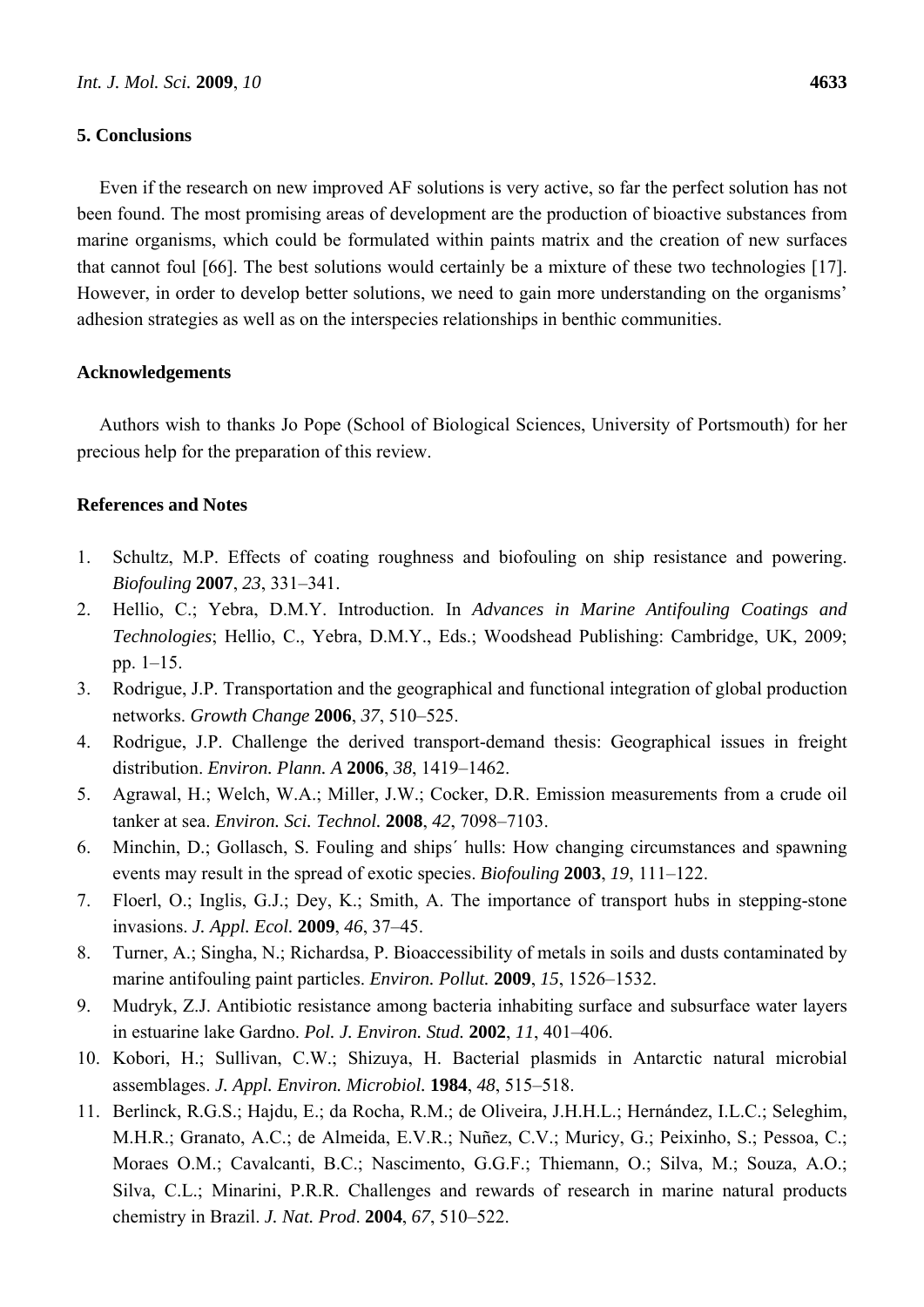- 12. Ralston, E.; Swain, G. Bioinspiration—the solution for biofouling control? *Bioinsp. Biomim*. **2009**, *4*, 1–9.
- 13. Wahl, M. Ecological lever and interface ecology: Epibiosis modulates the interactions between host and environment. *Biofouling* **2008**, *24*, 427–438.
- 14. Scardino, A.J. Surface modification approaches to control marine biofouling. In *Advances in Marine Antifouling Coatings and Technologies*; Hellio, C., Yebra, D.M.Y., Eds.; Woodshead Publishing: Cambridge, UK, 2009; pp. 664–692.
- 15. Schumacher, J.F.; Carman, M.L.; Callow, M.E.; Finaly, J.A.; Clare, A.S.; Brennan, A.B. Speciesspecific engineered antifouling topographies: Correlations between the settlement of algal zoospores and barnacles cypris. *Biofouling* **2007**, *23*, 307–317
- 16. Callow, J.A.; Callow, M.E. Advances nanostructured surfaces for the control of marine biofouling: The AMBIO project. In *Advances in Marine Antifouling Coatings and Technologies*; Hellio, C., Yebra, D.M.Y., Eds.; Woodshead Publishing: Cambridge, UK, 2009; pp. 647–663.
- 17. de Nys, R.; Guenther, J. The impact and control of biofouling in marine finfish aquaculture. In *Advances in Marine Antifouling Coatings and Technologies*; Hellio, C., Yebra, D.M.Y., Eds.; Woodshead Publishing: Cambridge, UK, 2009; pp. 177–221.
- 18. Townsin, R.L.; Anderson C.D. Fouling control coatings using low surface energy, foul release technology. In *Advances in Marine Antifouling Coatings and Technologies*; Hellio, C., Yebra, D.M.Y., Eds.; Woodshead Publishing: Cambridge, UK, 2009; pp. 693–708.
- 19. Brady, R.F.; Singer, I.L. Mechanical factors favouring release from fouling release coatings. *Biofouling* **2000**, *15*, 73–81.
- 20. Townsin, R.L. The ship hull fouling penalty. *Biofouling* **2003**, *19*, 9–15.
- 21. Yebra, D.M; Kiil, S.; Dam-Johansen, K. Antifouling technology–past, present and future steps towards efficient and environmentally friendly antifouling coatings. *Prog. Org. Coat.* **2004**, *50*, 75–104.
- 22. Terlizzi, A.; Conte, E.; Zupo, V.; Mazzella, L. Biological succession on silicone fouling release surfaces: Long term exposure tests in the harbour of Ischia, Italy. *Biofouling* **2000**, *15*, 327–342.
- 23. Amsler, C.D. *Algal Chemical Ecology*; Amsler, C.D., Ed.; Springer-Verlag: Berlin, Germany, 2008.
- 24. Marris, E. Marine natural products—Drugs from the deep. *Nature* **2006**, *443*, 904–905.
- 25. Hellio, C.; Maréchal, J.-P.; Da Gama, B.A.P.; Pereira, R.C.; Clare, A.S. Natural marine products with antifouling activities. In *Advances in Marine Antifouling Coatings and Technologies*; Hellio, C., Yebra, D.M.Y., Eds.; Woodshead Publishing: Cambridge, UK, 2009; pp. 572–622.
- 26. de Nys, R.; Steinberg, P.D. Linking marine biology and biotechnology. *Curr. Opin. Biotechnol.* **2002**, *13*, 244–248.
- 27. Fletcher, R.L. A bioassay technique using the marine fouling green alga *Enteromorpha. Int. Biodeterioration* **1989**, *25*, 407–422.
- 28. Branscomb, E.S.; Rittschof, D. An investigation of low frequency sound waves as a means of inhibiting barnacle settlement. *J. Exp. Mar. Biol. Ecol.* **1984**, *79*, 149–154.
- 29. Mokrini, R.; Ben Mesaoud, M.; Daoudi, M.; Hellio, C.; Maréchal, J.-P.; El Hattab, M.; Ortalo-Magne, A.; Piovetti, L.; Culioli, G. Meroditerpenoids and derivatives from the brown alga *Cystoseira baccata* and their antifouling properties. *J. Nat. Prod.* **2008**, *71*, 1806–1811.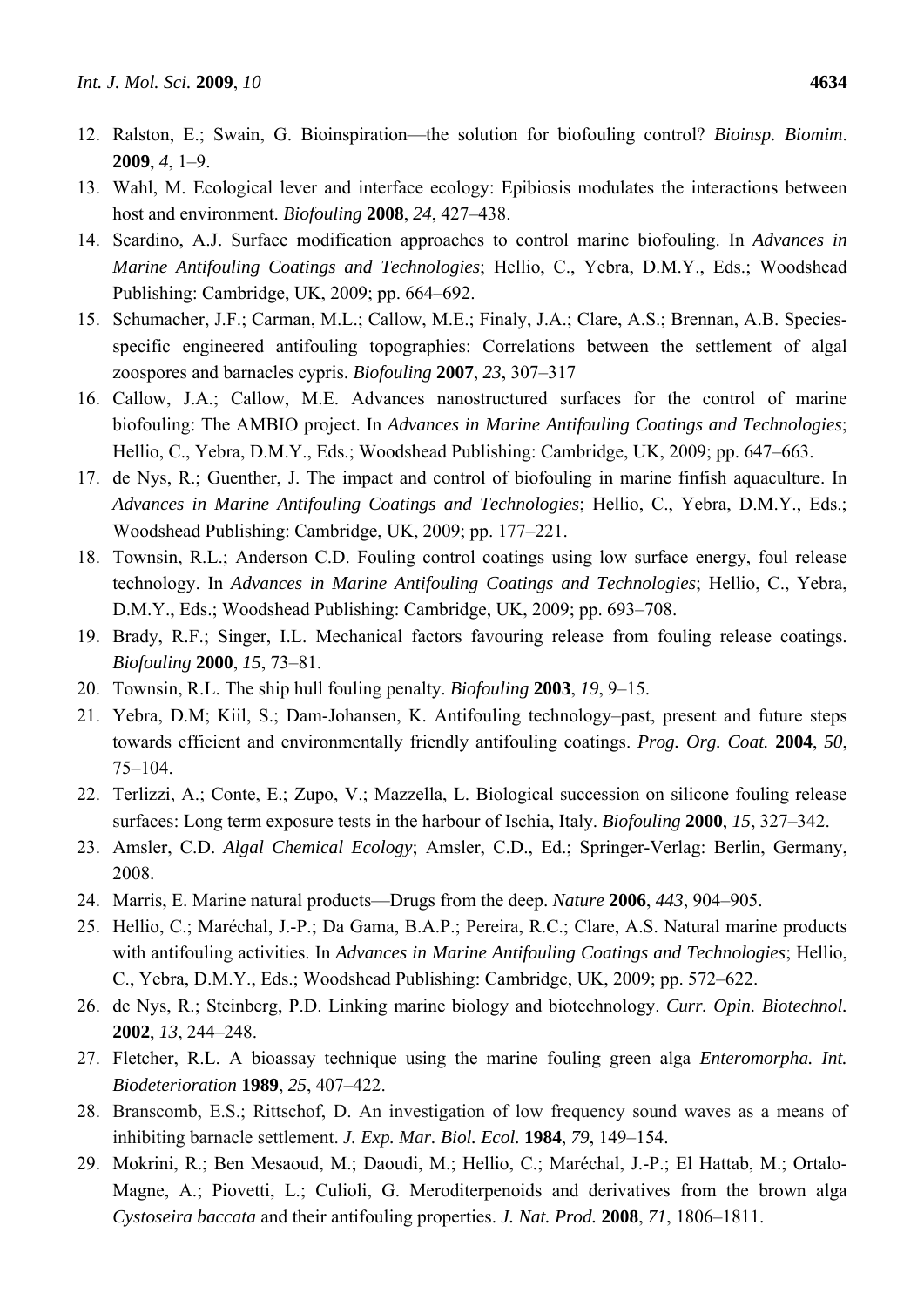- 30. Dhams, H.-U.; Hellio, C. Laboratory bioassays for screening marine antifouling compounds. In *Advances in Marine Antifouling Coatings and Technologies*; Hellio, C., Yebra, D.M.Y., Eds.; Woodshead Publishing: Cambridge, UK, 2009; pp. 275–307.
- 31. Macken, A.; Giltrap, M.; Ryall, K.; Foley, B.; McGovern, E.; McHugh, B.; Davoren, M. A test battery approach to the ecotoxicological evaluation of cadmium and copper employing a battery of marine bioassays. *Ecotoxicity* **2009**, *18*, 470–480.
- 32. Dobretsov, S.; Dahms, H.-U.; Qian, P.-Y. Inhibition of biofouling by marine microorganisms and their metabolites. *Biofouling* **2006**, *22*, 43–54.
- 33. Clare, A.S. Towards nontoxic antifouling. *J. Mar. Biotechnol.* **1998**, *6*, 3–6.
- 34. Fusetani, N. Biofouling and antifouling. *Nat. Prod. Rep.* **2004**, *21*, 94–104.
- 35. Da Gama, B.A.P.; Carvalho, A.G.V.; Weidner, K.; Soares, A.R.; Couthino, R.; Fleury, B.G.; Teixeira, V.L.; Pereira, R.C. Antifouling activity of natural products from Brazilian seaweeds. *Bot. Mar.* **2008**, *51*, 191–201.
- 36. Kubanek, J.; Whalen, K.E.; Engel, S.; Kelly, S.R.; Henkel, T.P.; Fenical, W.; Pawlik, J.R. Multiple defensive roles for triterpene glycosides from two Caribbean sponges. *Oecologia* **2002**, *131*, 125–136.
- 37. Konig, G.M.; Wright, A.D. *Laurencia rigida*: Chemical investigations of its antifouling dichloromethane extract. *J. Nat. Prod.* **1997**, *60*, 967–970.
- 38. Vairappan, C.S.; Daitoh, M.; Suzuki, M.; Abe, T.; Masuda, M. Antibacterial halogenated metabolites from the Malaysian *Laurencia* species. *Phytochemistry* **2001**, *58*, 291–297.
- 39. Daoudi, M.; Bakkas, S.; Culioli, G.; Ortalo-Magne, A.; Piovetti, L.; Guiry, M.D. Acyclic diterpenes and sterols from the genera *Bifurcaria* and *Bifurcariopsis* (Cystoseiraceae, Phaeophyceae). *Biochem. Syst. Ecol*. **2001**, *29*, 973–978.
- 40. Hellio, C.; Thomas-Guyon, H.; Culioli, G.; Piovetti, L.; Bourgougnon, N.; Le Gal, Y. Marine antifoulants from *Bifurcaria bifurcata* (Phaeophyceae, Cystoseiraceae) and other brown macroalgae. *Biofouling* **2001**, *17*, 189–201.
- 41. Lau, S.C.K.; Qian, P.Y. Phlorotannins and related compounds as larval settlement inhibitors of the tube-building polychaete *Hydroides elegans*. *Mar. Ecol. Prog. Ser.* **1997**, *159*, 219–227.
- 42. Hayase, N.; Sogabe, T.; Itou, R.; Yamamori, N.; Sunamoto, J. Polymer film produced by a marine bacterium. *J. Biosci. Bioeng.* **2003**, *95*, 72–76.
- 43. Price, R.R.; Patchan, M.; Clare, A.; Rittschof, D.; Bonaventura, J. Performance enhancement of natural antifouling compounds and their analogs through microencapsulation and controlled release. *Biofouling* **1992**, *6*, 207–216.
- 44. Plouguerné, E.; Ioannou, E.; Georgantea, P.; Vagias, C.; Roussis, V.; Hellio, C.; Kraffe, E.; Stiger-Pouvreau, V. Anti-microfouling activity of lipidic metabolites from the invasive brown alga *Sargassum muticum* (Yendo) Fensholt. *Mar. Biotech*. **2009**, in press.
- 45. Hellio, C.; Simon-Colin, C.; Clare, A.S.; Deslandes, E. Isethionic acid and floridoside isolated from the red alga, *Grateloupia turuturu*, inhibit settlement of *Balanus amphitrite* cyprid larvae. *Mar. Biotechnol*. **2004**, *20*, 139–145.
- 46. Hellio, C.; Maréchal, J.-P.; Véron, B.; Bremer, G.; Clare, A.S.; Le Gal, Y. Seasonal variation of antifouling activities of marine algae from the Brittany coast (France). *Mar. Biotechnol.* **2004**, *6*, 67–82.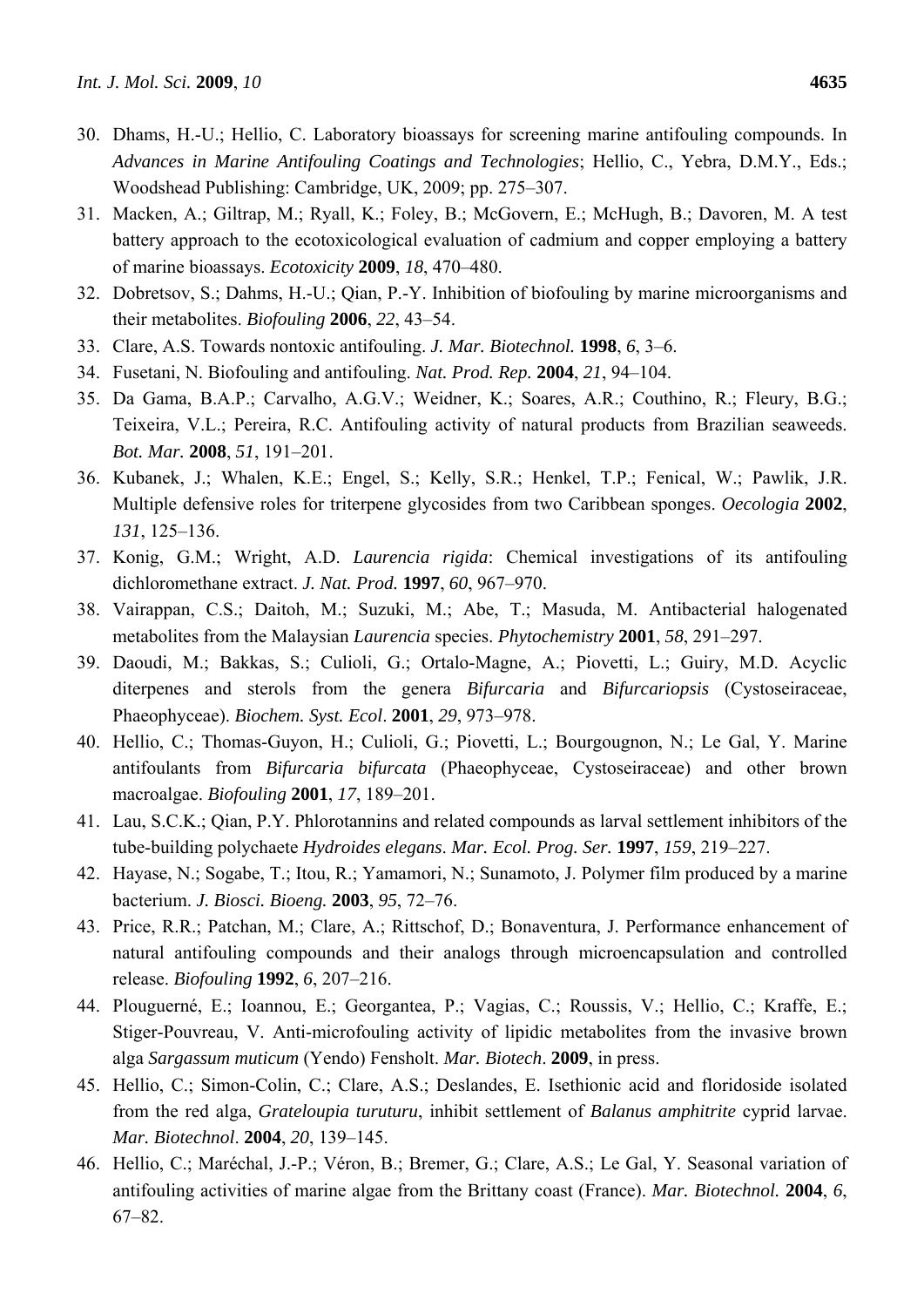- 47. Maréchal, J.-P.; Culioli, G.; Hellio, C.; Thomas-Guyon, H.; Callow, M.E.; Clare, A.S.; Ortalo-Magne, A. Seasonal variation in antifouling activity of crude extracts of the brown alga *Bifurcaria bifurcata* (Cystoseiraceae) against cyprids of *Balanus amphitrite* and the marine bacteria *Cobetia marina* and *Pseudoalteromonas haloplanktis*. *J. Exp. Mar. Biol. Ecol.* **2004**, *313*, 47–62.
- 48. Wohlgemuth, R. The locks and keys to industrial Biotechnology. *New Biotechnol.* **2009**, *25*, 204–214.
- 49. Li, C.J.; Trost, B.M. Green chemistry for chemical synthesis. *Proc. Natl. Acad. Sci. U.S.A*. **2008**, *105*, 13197–13202.
- 50. Baran, P.S.; Maimone, T.J.; Richter, J.M. Total synthesis of marine natural products without using protecting groups. *Nature* **2007**, *446*, 404–408.
- 51. Clardy, J.; Walsh, N. Lessons from natural molecules. *Nature* **2004**, *432*, 829–837.
- 52. Boldi, A.M. Libraries from natural product-like scaffolds. *Curr. Opin. Chem. Biol*. **2004**, *8*, 281−286.
- 53. Burke, M.D.; Berger, E.M.; Schreiber, S.L. Generating diverse skeletons of small molecules combinatorially. *Science* **2004**, *302*, 613−618.
- 54. Hubbard, B.; Walsh, C. Vancomycin assembly: Nature's way. *Angew. Chem. Int. Ed. Engl.* **2003**, *42*, 730−765.
- 55. Benkendorff, K. Aquaculture and the production of pharmaceuticals and nutraceuticals. In *New Technologies in Aquaculture: Improving Production Efficiency, Quality and Environmental Management*; Burnell, G., Allan, G., Eds.; Woodshead Publishing: Cambridge, UK, In press.
- 56. Lorenz, P.; Eck, J. Metagenomics and industrial applications. *Nat. Rev. Microbiol.* **2005**, *3*, 510–516.
- 57. Thomas, K. The use of broad-spectrum organic biocides in marine antifouling paint. In *Advances in Marine Antifouling Coatings and Technologies*; Hellio, C., Yebra, D.M.Y., Eds.; Woodshead Publishing: Cambridge, UK, 2009; pp. 523–553.
- 58. Wagner, H. Synergy research: A new approach to evaluating the efficacy of herbal mono-drug extracts and their combinations. *Nat. Prod. Commun.* **2009**, *4*, 303–304.
- 59. Rittschof, D. Trends in marine biofouling research. In *Advances in Marine Antifouling Coatings and Technologies*; Hellio, C., Yebra, D.M.Y., Eds.; Woodshead Publishing: Cambridge, UK, 2009; pp. 725–748.
- 60. Apolinario, M.; Couthino, R. Understanding the biofouling of offshore and deep-sea structures. In *Advances in Marine Antifouling Coatings and Technologies*; Hellio, C., Yebra, D.M.Y., Eds.; Woodshead Publishing: Cambridge, UK, 2009; pp. 133–147.
- 61. Yan, T.; Yan, W. Fouling of offshore structures in China—A review. *Biofouling* **2003**, *19*, 133–138.
- 62. Yan, T.; Yan, W.; Dong, Y.; Yan, H.; Wang, H. Offshore fouling: Investigation method. *Acta Oceanolog. Sin.* **2004**, *4*, 733–739.
- 63. Hardy, F.G. Fouling on North Sea platform. *Bot. Mar*. **1981**, *24*, 173–176.
- 64. Dobretsov, S. Expected effect of climate change on fouling communities and its impact on antifouling research. In *Advances in Marine Antifouling Coatings and Technologies*; Hellio, C., Yebra, D.M.Y., Eds.; Woodshead Publishing: Cambridge, UK, 2009; pp. 222–239.